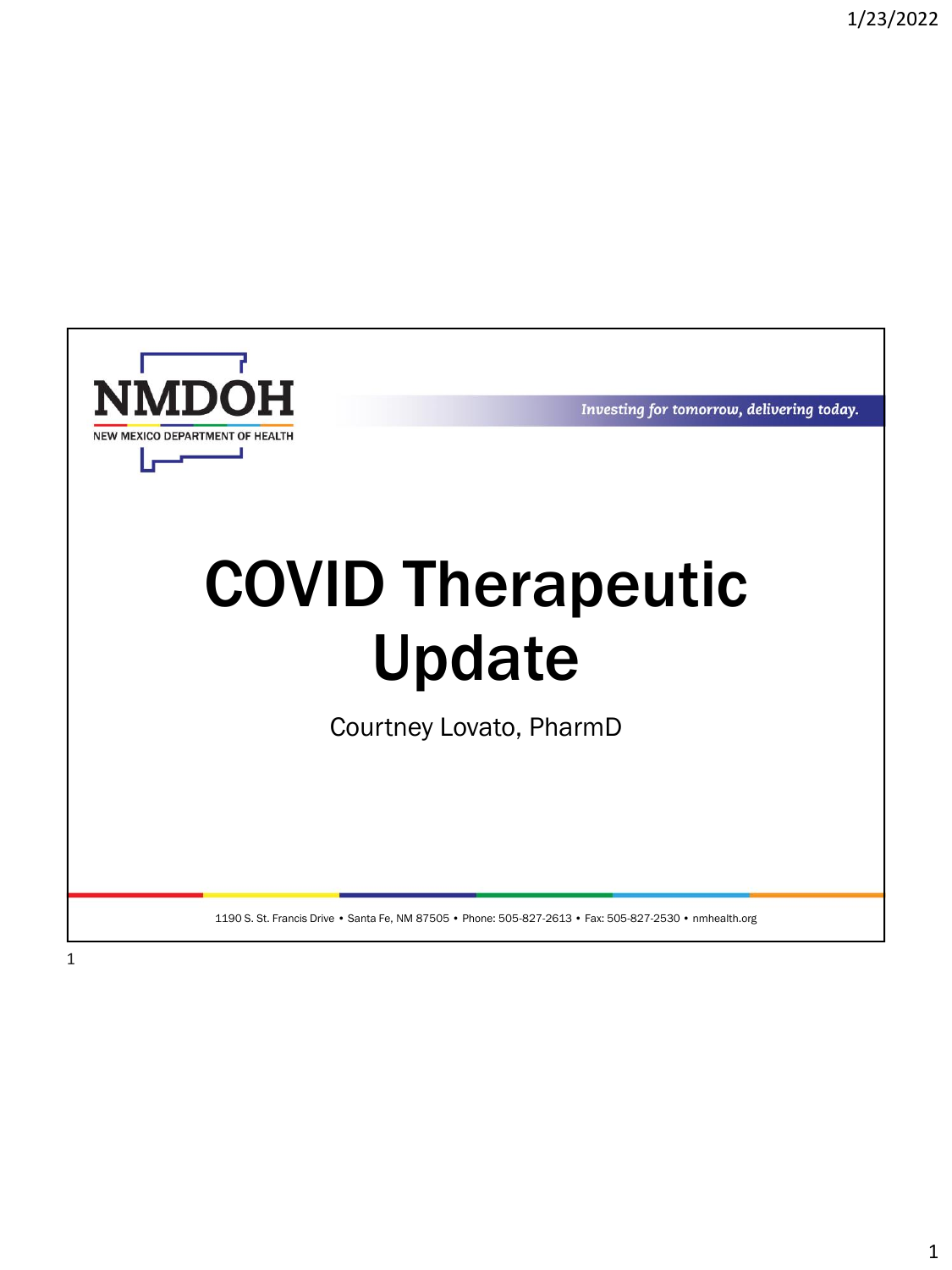# Are some patients eligible for 4 doses of COVID vaccine? YES!!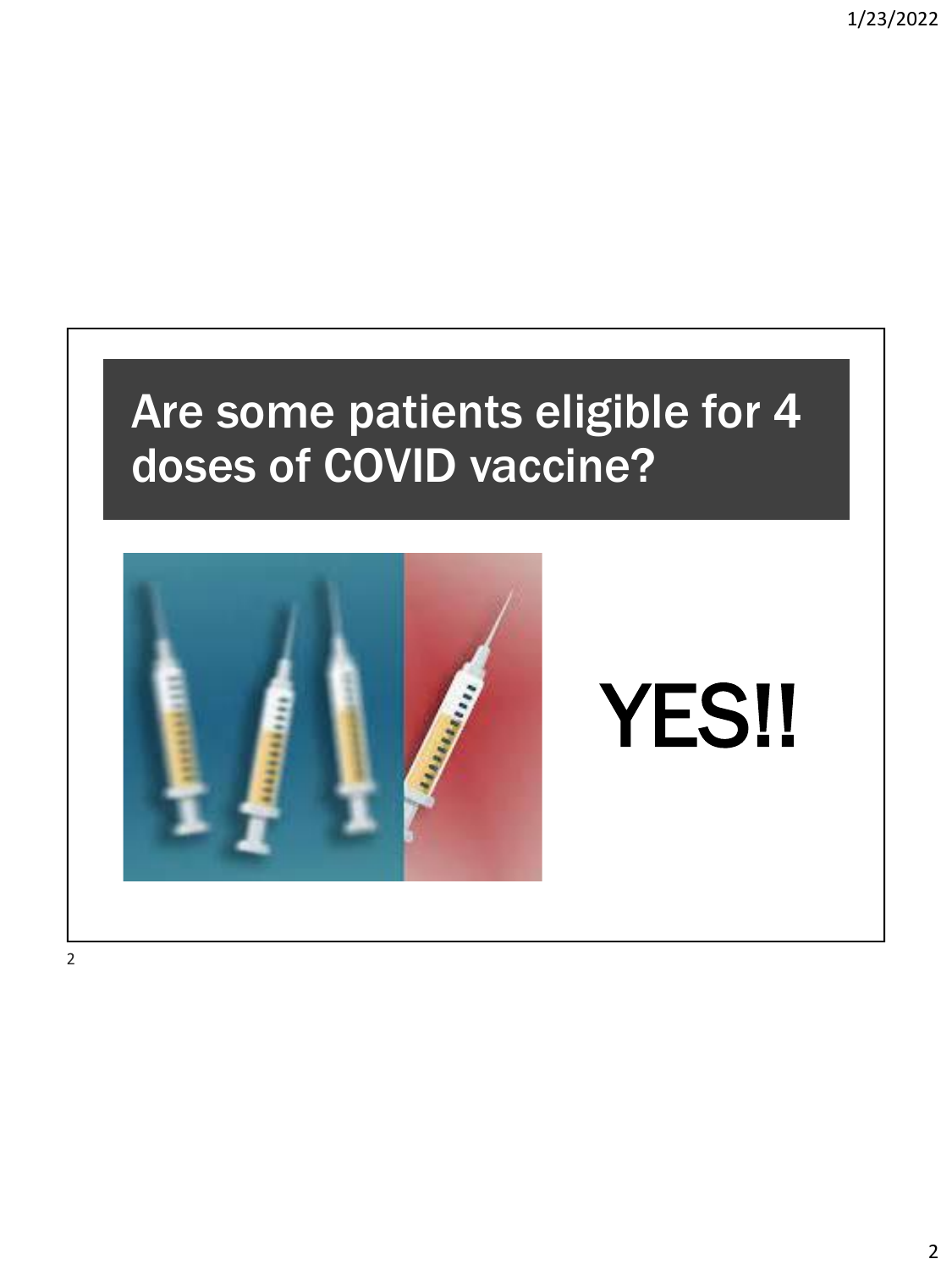|            | <b>Eligible For</b>            | <b>IF YOU RECEIVED</b><br><b>Pfizer-BioNTech</b>                                                                                                                                                                                                               | <b>IF YOU RECEIVED</b><br>Moderna                                                                                                                                                            | <b>IF YOU RECEIVED</b><br>Johnson & Johnson's<br>Janssen                                                                                                                      |  |
|------------|--------------------------------|----------------------------------------------------------------------------------------------------------------------------------------------------------------------------------------------------------------------------------------------------------------|----------------------------------------------------------------------------------------------------------------------------------------------------------------------------------------------|-------------------------------------------------------------------------------------------------------------------------------------------------------------------------------|--|
|            | <b>Additional Primary Shot</b> | People age 5+ who are<br>moderately or severely<br>immunocompromised<br>should get an additional<br>primary shot of Pfizer-<br><b>BioNTech COVID-19</b><br>vaccine<br>Given 28 days after 2 <sup>nd</sup><br>shot                                              | People age 18+ who are<br>moderately or severely<br>immunocompromised<br>should get an additional<br>primary shot of Moderna<br>COVID-19 vaccine<br>Given 28 days after<br>$2nd$ shot        | No additional primary<br>shot is recommended at<br>this time                                                                                                                  |  |
|            | <b>Booster Shot</b>            | • Teens ages 12-17<br>should only get a<br>Pfizer-BioNTech<br>COVID-19 vaccine<br>booster shot<br>• People age 18+<br>should get a <b>booster</b><br>shot of either Pfizer-<br><b>BioNTech or</b><br>Moderna (mRNA<br>COVID-19 vaccines)<br>in most situations | People age 18+ should<br>get a booster shot of<br>either Pfizer-BioNTech or<br>Moderna (mRNA COVID-<br>19 vaccines) in most<br>situations<br>Given 5 months after<br>additional primary shot | People age 18+ should<br>get a booster shot of<br>either Pfizer-BioNTech or<br>Moderna (mRNA COVID-<br>19 vaccines) in most<br>situations<br>Given 2 months after 1st<br>shot |  |
| <b>NEV</b> |                                | Given 5 months after<br>additional primary shot                                                                                                                                                                                                                |                                                                                                                                                                                              | https://www.cdc.gov/mmwr/volumes/70/wr/mm7044e2.htm<br>https://www.cdc.gov/coronavirus/2019-ncov/vaccines/recommendations/immuno.html                                         |  |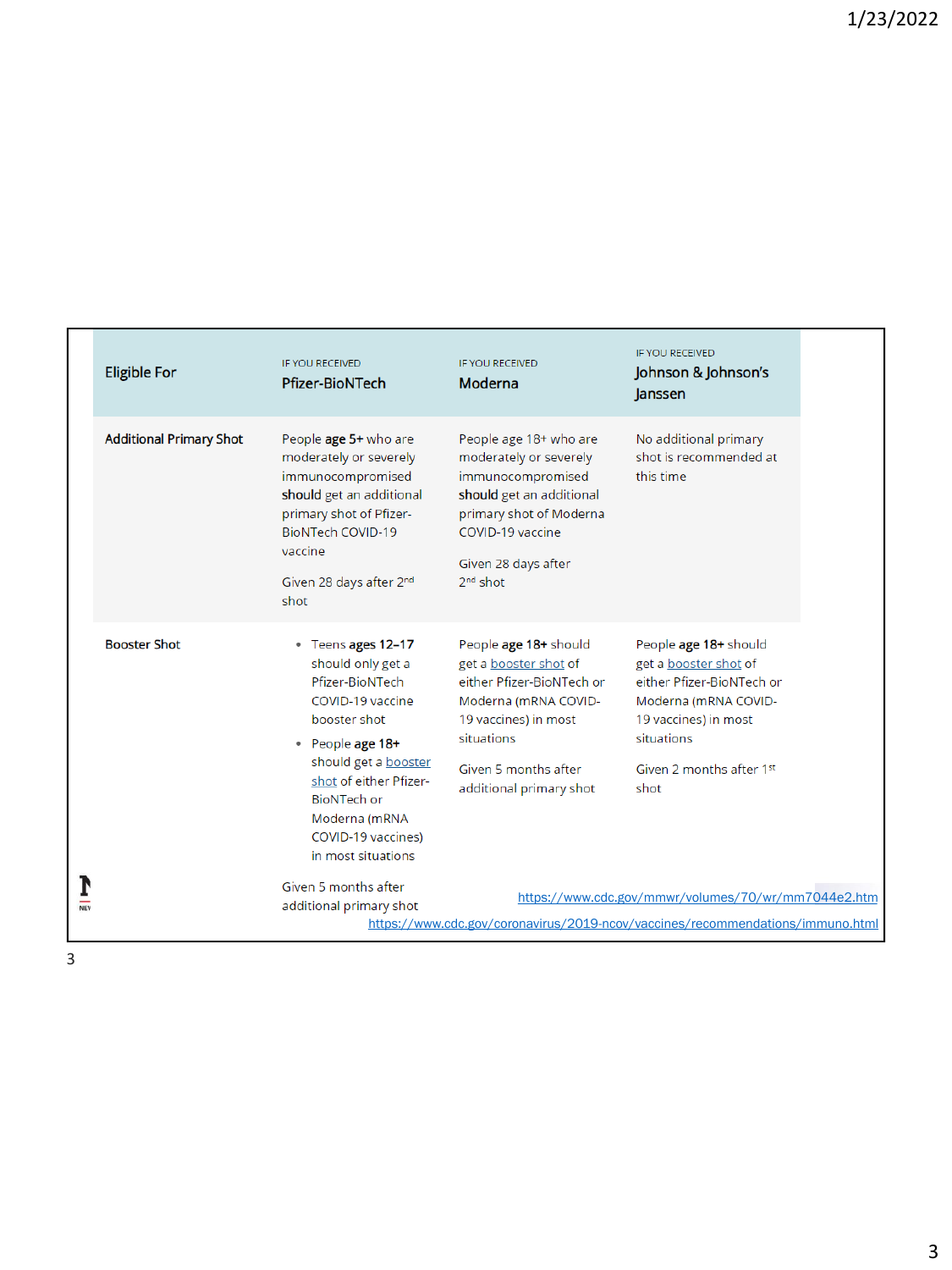## Who Is Moderately or Severely Immunocompromised?

- Been receiving active cancer treatment for tumors or cancers of the blood
- Received an organ transplant and are taking medicine to suppress the immune system
- Received a stem cell transplant within the last 2 years or are taking medicine to suppress the immune system
- Moderate or severe primary immunodeficiency (such as DiGeorge syndrome, Wiskott-Aldrich syndrome)
- Advanced or untreated HIV infection
- Active treatment with high-dose corticosteroids or other drugs that may suppress immune response

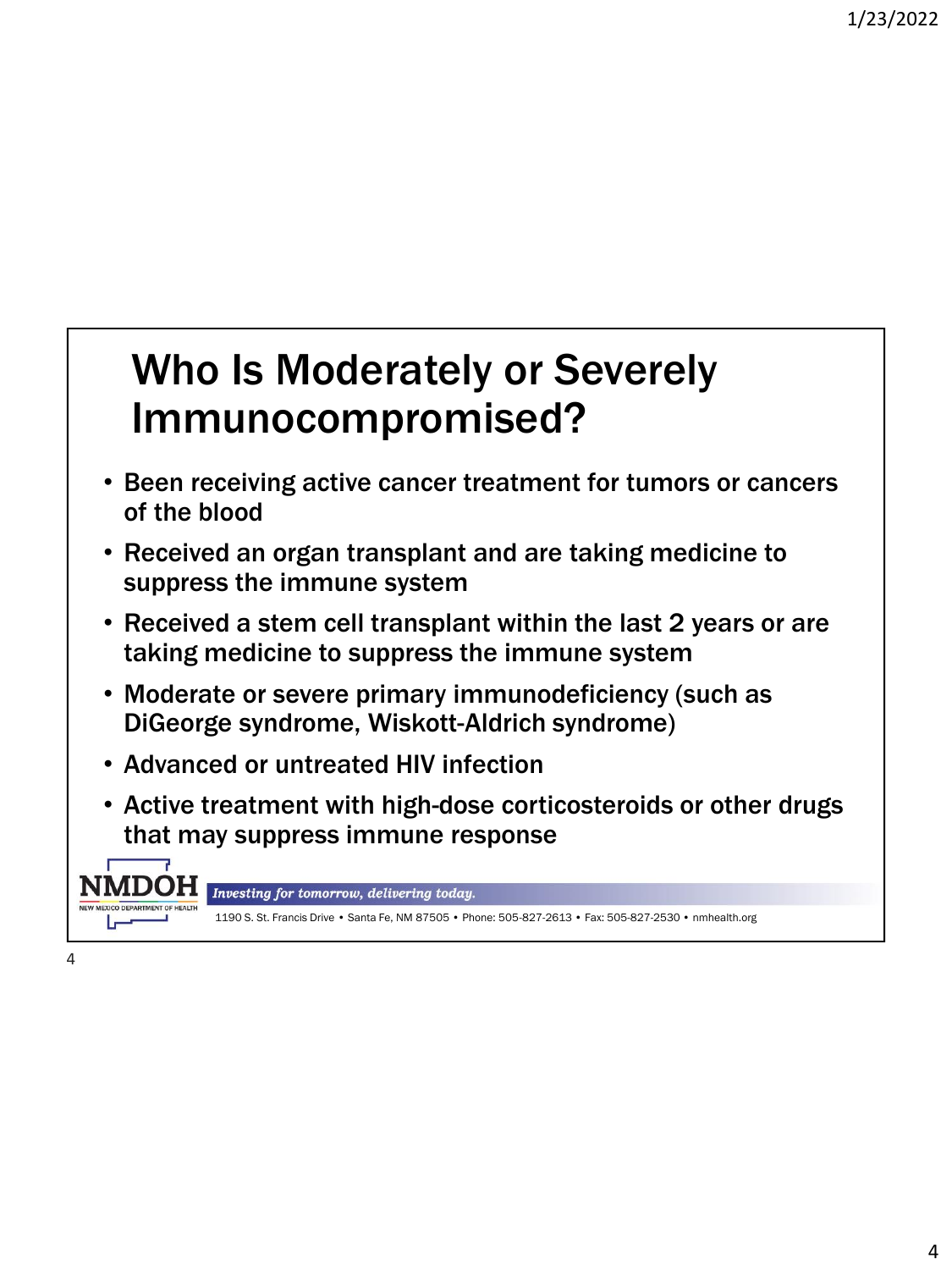## COVID-19 Therapeutic Options

| <b>Medication</b> | <b>Reduction In</b><br>hospitalization &<br>death | Route | <b>Treatment Initiation</b><br>from Symptom Onset | <b>Treatment</b><br><b>Duration</b> | <b>Weekly Supply</b><br>(Week 1/21) |
|-------------------|---------------------------------------------------|-------|---------------------------------------------------|-------------------------------------|-------------------------------------|
| Paxlovid          | 88%                                               | Oral  | Within 5 days                                     | 5 days                              | 260 courses                         |
| Remdesivir        | 87%                                               | IV    | Within 7 days                                     | 3 days<br>$(1-2 hr)$                | Commercially<br>Available           |
| Sotrovimab        | 85%                                               | IV    | Within 10 days                                    | 30<br>minutes                       | 240 courses                         |
| Molnupiravir      | 30%                                               | Oral  | Within 5 days                                     | 5 days                              | 1030 courses                        |
| <b>REGEN-COV</b>  | 0%                                                | IV    | Within 10 days                                    | 30<br>minutes                       | Not in use                          |
| <b>BAM/ETE</b>    | 0%                                                | IV    | Within 10 days                                    | 1 hour                              | Not in use                          |



Investing for tomorrow, delivering today.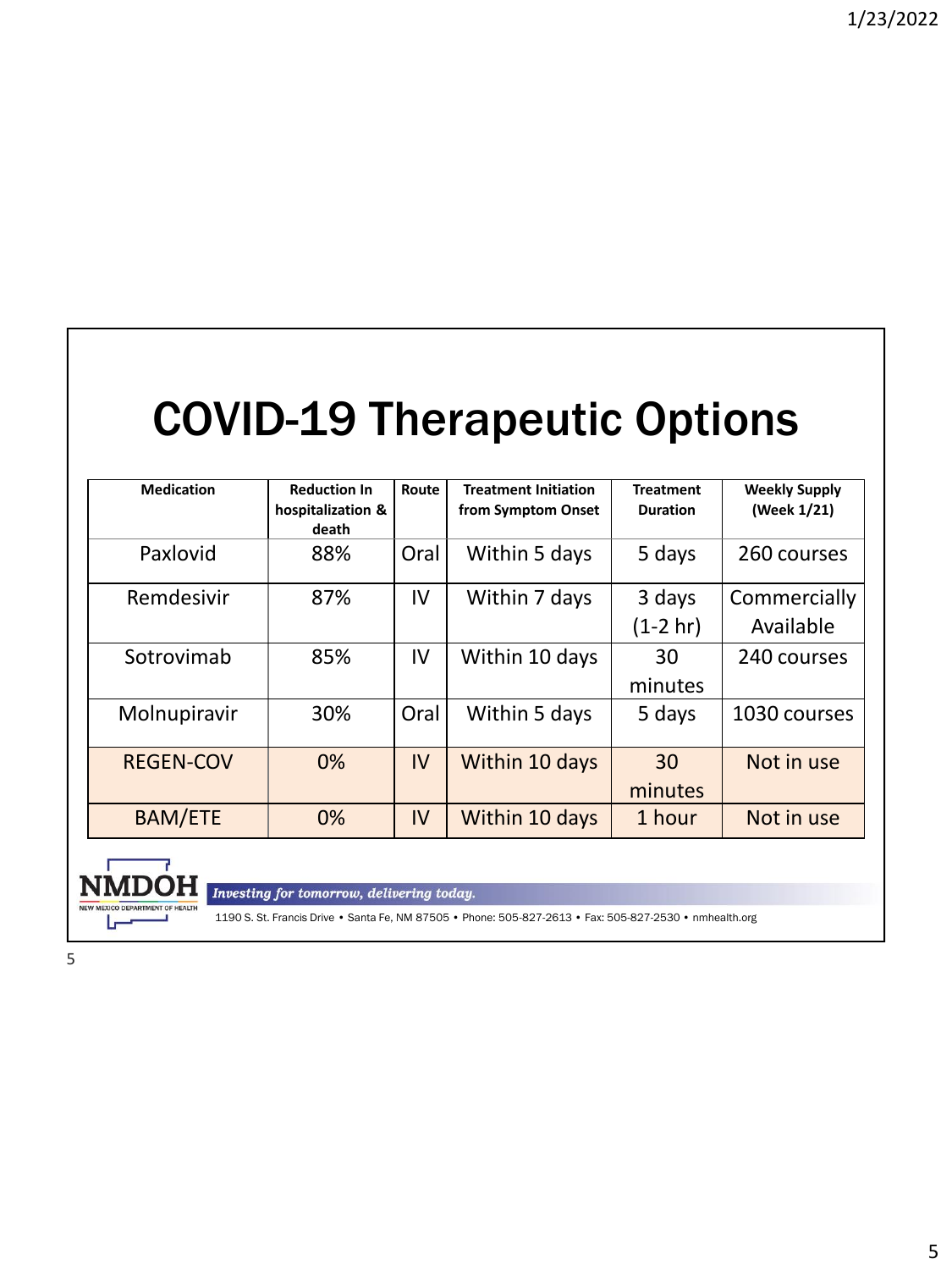2000 mAb Usage by Week 80 82 196 177 627 731 764 505 451 509 472 <sup>509</sup> 359 351 <sup>429 513</sup> 413 17 13 10 153 109 233 <sup>315</sup> 226 6 BAM/ETE USAGE REGENERON USAGE SOTROVIMAB USAGE 021-1022 011/10221 2021-1202-218 2021-1211-5 N H Investing for tomorrow, delivering today. NEW MEXICO DEPARTMENT OF HEALTH 1190 S. St. Francis Drive • Santa Fe, NM 87505 • Phone: 505-827-2613 • Fax: 505-827-2530 • nmhealth.org J, سا

1/23/2022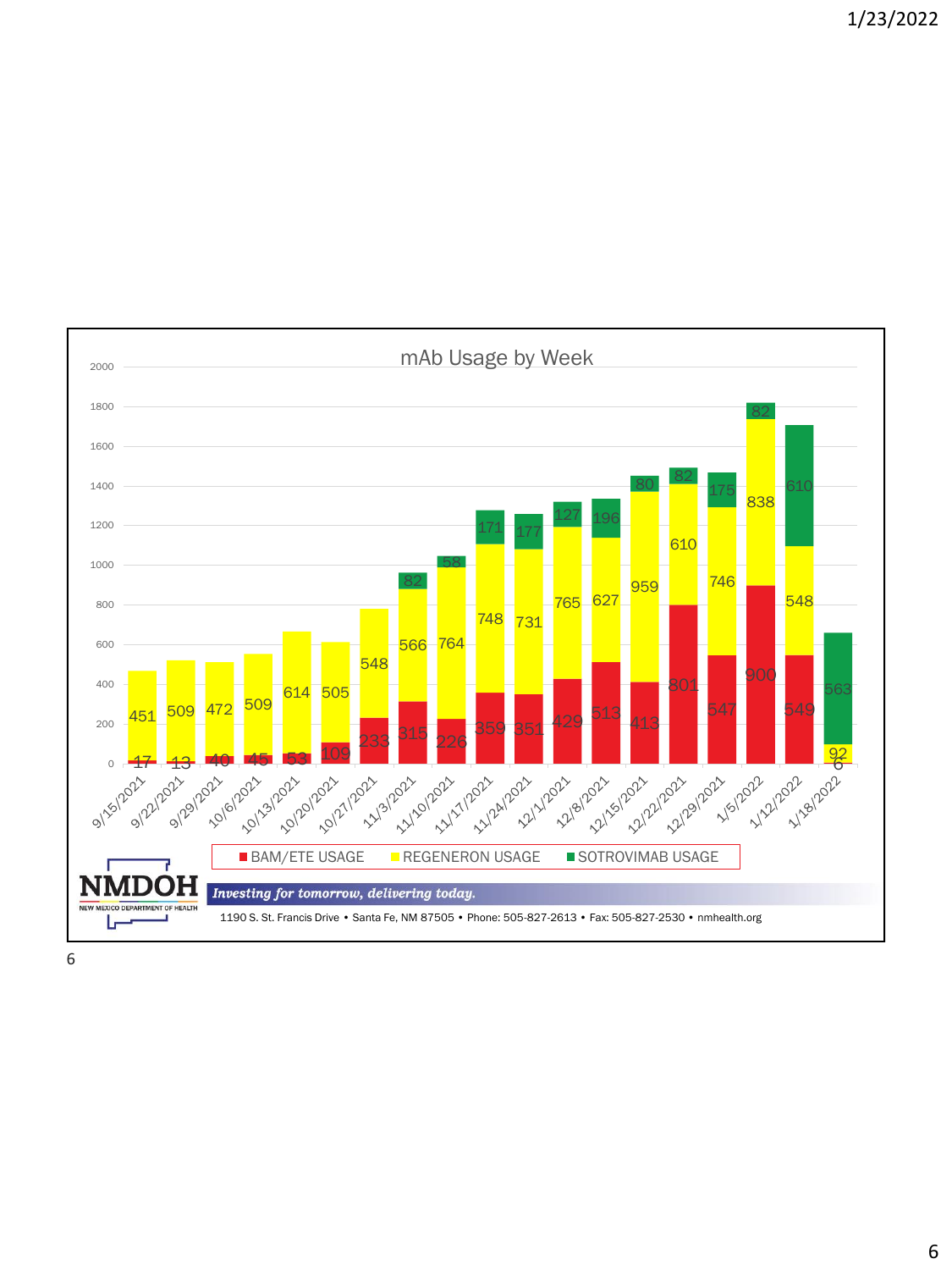6000 mAb Inventory by Week <sup>771</sup> 189 | <mark>199 | 199 | 197 | 1944 | 195 | 195 | 196 | 1970</mark> 1<sub>462</sub> 1<sub>412</sub> 1<sub>384</sub> 1<sub>456</sub> 1<sub>380</sub> 1,807 1,831 <sup>1305</sup> 298 432 548 755 778 1009 1158 1111 1106<br>298 432 548 755 778 **BAM/ETE INVENTORY REGEN-COV INVENTORY SOTROVIMAB INVENTORY** 2021-1202-218 12/8/2021 021-191202 2022-21202 **11/18/2022** 0 = JН Investing for tomorrow, delivering today. MEXICO DEPARTMENT OF HEALTH 1190 S. St. Francis Drive • Santa Fe, NM 87505 • Phone: 505-827-2613 • Fax: 505-827-2530 • nmhealth.org J, سما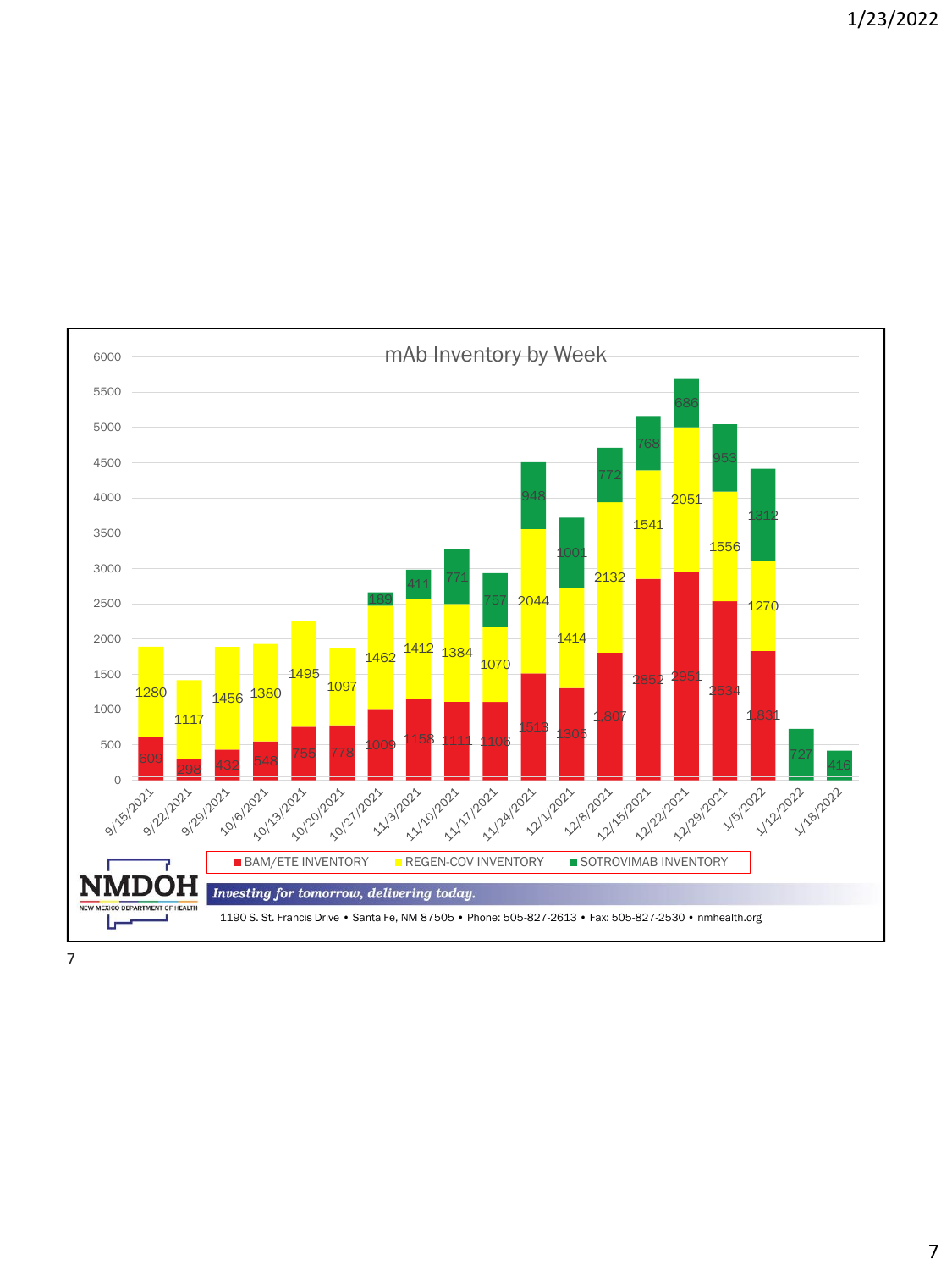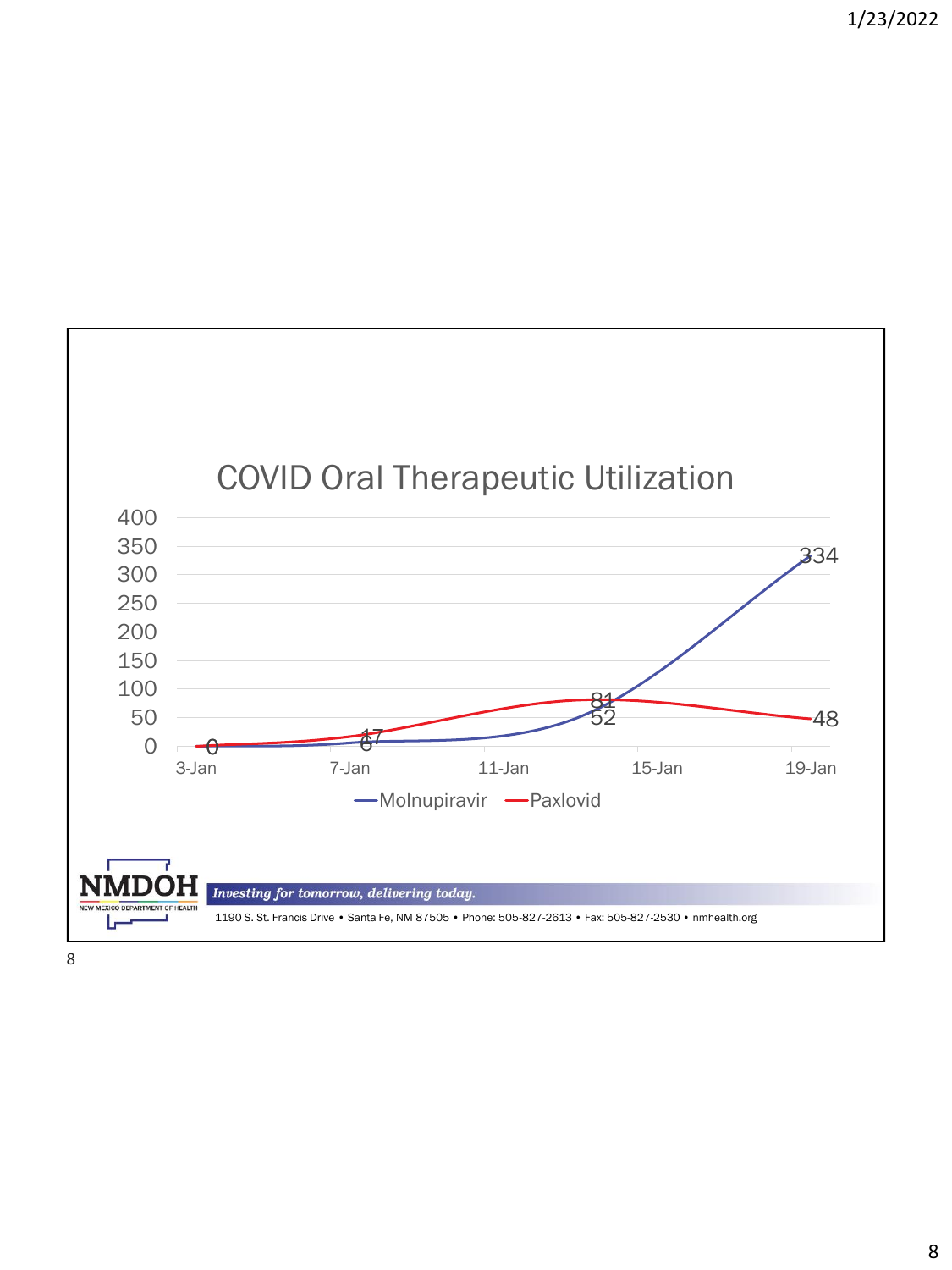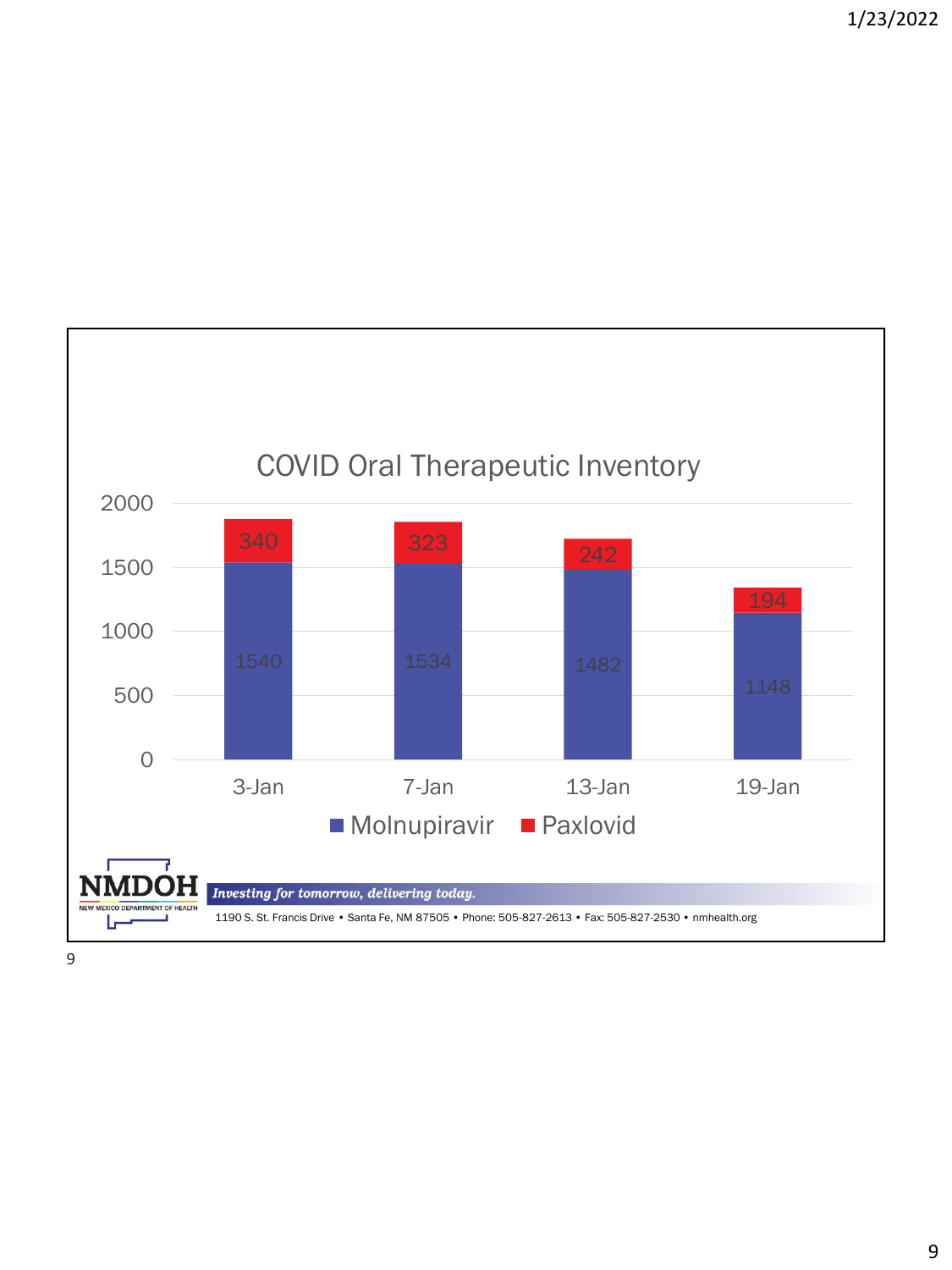## PHASE 1-D

Patients in *ALL* counties are now eligible.

#### Sotrovimab & Remdesivir:

OMASS score greater than 6

#### Paxlovid:

**NMDOH** 

NEW MEXICO DEPARTMENT OF HEALTH مصرا

OMASS score greater than 6 *OR* 12-17 years with OMASS score 3 or greater

Molnupriavir: OMASS score greater than 3

\*Check DOH webpage for current criteria as they will change. It will be on the same page as participating pharmacy locations

Investing for tomorrow, delivering today.

1190 S. St. Francis Drive • Santa Fe, NM 87505 • Phone: 505-827-2613 • Fax: 505-827-2530 • nmhealth.org

#### **PHASE 1:**

- **Paxlovid Patient Criteria:** • Treatment can be started within 5 days
- or less from symptom onset AND
- Positive COVID-19 test AND
- Must reside in an eligible county AND
- OMASS score of 6 or greater OR
- 12-17 years of age and an OMASS score of 3 or greater
- **Molnupiravir Patient Criteria:** • Treatment can be started within 5 days
	- or less from symptom onset AND
	- Positive COVID-19 test AND
	- Must reside in an eligible county AND
	- OMASS score 3 or greater

#### Oral Antiviral & Monoclonal Antibody Screening Score (OMASS) adapted from Mayo Clinic's published Monoclonal Antibody Screening Score (MASS)

| <b>RISK FACTOR</b>                                                                                                                               | <b>POINTS</b>  |
|--------------------------------------------------------------------------------------------------------------------------------------------------|----------------|
| Age 65 years and older                                                                                                                           | 2              |
| BMI 35 kg/m2 and higher                                                                                                                          | 2              |
| Diabetes mellitus                                                                                                                                | $\overline{2}$ |
| Chronic kidney disease                                                                                                                           | 3              |
| Cardiovascular disease in a patient 55 years and older                                                                                           | $\overline{2}$ |
| Chronic respiratory disease in a patient 55 years and<br>older                                                                                   | 3              |
| Hypertension in a patient 55 years and older                                                                                                     |                |
| Immunosuppressed and unlikely to have responded to<br>vaccines (eg: CD20 inhibitors, BTK inhibitors,<br>campath, recent CAR-T, organ transplant) | 3              |
| Pregnancy*                                                                                                                                       | 4              |
| BIPOC (Black, Indigenous, People of Color) status                                                                                                |                |

\* Molnupiravir is not recommended for use in pregnancy

#### **Eligible Counties:**

|                   | $1-A$             |                | $1 - B$           | $1-C$            | $1-D$             |
|-------------------|-------------------|----------------|-------------------|------------------|-------------------|
| <b>Bernalillo</b> | Hidalgo           | San Juan       | 1-A counties $\&$ | 1-B counties $&$ | 1-C counties $\&$ |
| Catron            | Lincoln           | Santa Fe       | Colfax            | Eddy             | <b>Chaves</b>     |
| Cibola            | <b>McKinley</b>   | <b>Sierra</b>  | Curry             | Lea              | Guadalupe         |
| De Baca           | Mora              | <b>Socorro</b> | <b>Los Alamos</b> | Luna             | Roosevelt         |
| Doña Ana          | Rio Arriba        | <b>Taos</b>    | Otero             | Quay             |                   |
| Grant             | <b>San Miguel</b> | Torrance       |                   | Union            |                   |
| Harding           | Sandoval          | Valencia       |                   |                  |                   |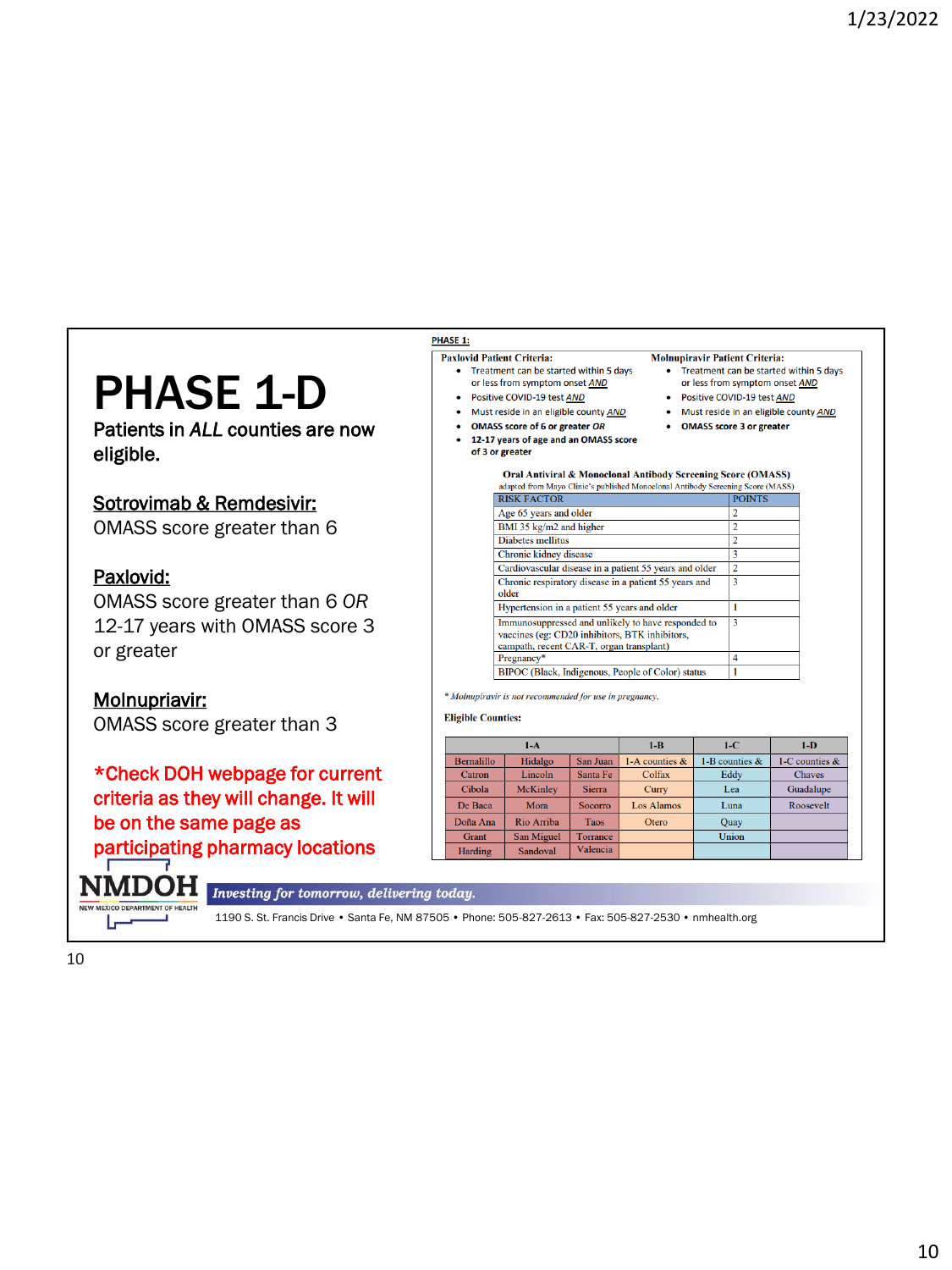## Participating Pharmacies

- Due to very limited supply, there will be a limited network initially.
- As supply increases the network of pharmacies will grow to include additional locations, independents, and chains.
- For a current list of participating pharmacies, check https://cv.nmhealth.org/providers/covid-[19-oral-therapeutics-information-for-providers/](https://cv.nmhealth.org/providers/covid-19-oral-therapeutics-information-for-providers/)

Investing for tomorrow, delivering today.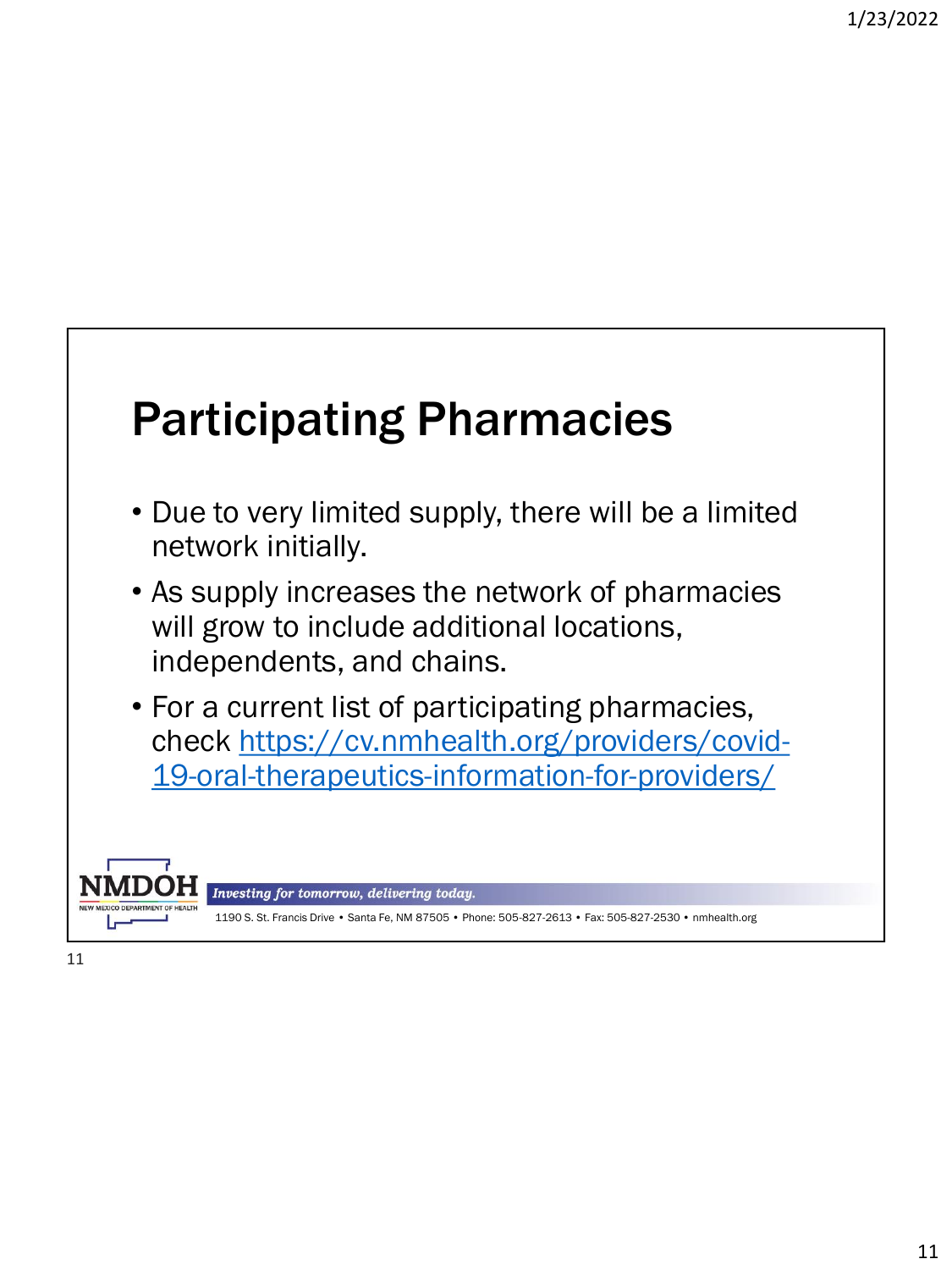|                                                                                       | <b>Community, A Walgreens Pharmacy</b><br>933 San Mateo Blvd NE Suite 501,<br>Albuquerque, NM 87108<br>Phone: 505-313-8080                                            |             |                     |
|---------------------------------------------------------------------------------------|-----------------------------------------------------------------------------------------------------------------------------------------------------------------------|-------------|---------------------|
|                                                                                       | Fax: 505-313-8082                                                                                                                                                     |             |                     |
|                                                                                       | Prescriptions will be sent via overnight mail across the state directly to the patient's home or an approved alternate pick up location.                              |             |                     |
| within the treatment window.<br>Initial locations with In-store supplies of Paxlovid: | Prescribers should note the date of symptom onset on the prescription. This information is critical for pharmacists to ensure the patient receives their prescription |             |                     |
| Name                                                                                  | <b>Address</b>                                                                                                                                                        | Paxlovid    | <b>Contact Info</b> |
| <b>WALGREENS 6587</b>                                                                 | 9700 MENAUL BLVD NE, ALBUQUERQUE, NM 87112                                                                                                                            | In Stock    | P: (505) 299 - 9541 |
| Community, A Walgreens Pharmacy (#16544)                                              | 933 SAN MATEO BLVD NE, SUITE 501, ALBUQUERQUE, NM 87108                                                                                                               | In Stock    | P: (505) 313 - 8080 |
| <b>WALGREENS 4510</b>                                                                 | 4221 E MAIN ST, FARMINGTON, NM 87402                                                                                                                                  | In Stock    | P: (505) 325 - 1749 |
| WALGREENS 11458                                                                       | 3990 E LOHMAN AVE, LAS CRUCES, NM 88011                                                                                                                               | In Stock    | P: (575) 522 - 1457 |
| Initial locations with In-store supplies of Molnupiravir:                             |                                                                                                                                                                       |             |                     |
| Name                                                                                  | <b>Address</b>                                                                                                                                                        | Molnupravir | <b>Contact Info</b> |
| <b>WALGREENS 6587</b>                                                                 | 9700 MENAUL BLVD NE, ALBUQUERQUE, NM 87112                                                                                                                            | In Stock    | P: (505) 299 - 9541 |
| Community, A Walgreens Pharmacy (#16544)                                              | 933 SAN MATEO BLVD NE, SUITE 501, ALBUQUERQUE, NM 87108                                                                                                               | In Stock    | P: (505) 313 - 8080 |
| <b>WALGREENS 7881</b>                                                                 | 5 WALKER ROAD, EDGEWOOD, NM 87015                                                                                                                                     | In Stock    | P: (505) 281 - 0950 |
| <b>WALGREENS 5157</b>                                                                 | 1115 N RIVERSIDE DR, ESPANOLA, NM 87532                                                                                                                               | In Stock    | P: (505) 753 - 7005 |
| <b>WALGREENS 4510</b>                                                                 | 4221 E MAIN ST, FARMINGTON, NM 87402                                                                                                                                  | In Stock    | P: (505) 325 - 1749 |
| <b>WALGREENS 9007</b>                                                                 | 1870 E HISTORIC HIGHWAY 66, GALLUP, NM 87301                                                                                                                          | In Stock    | P: (505) 722 - 9499 |
| <b>WALGREENS 15607</b>                                                                | 1509 E SANTA FE AVE, GRANTS, NM 87020                                                                                                                                 | In Stock    | P: (505) 658 - 3107 |
| WALGREENS 11458                                                                       | 3990 E LOHMAN AVE, LAS CRUCES, NM 88011                                                                                                                               | In Stock    | P: (575) 522 - 1457 |
| <b>WALGREENS 2425</b>                                                                 | 620 MILLS AVE, LAS VEGAS, NM 87701                                                                                                                                    | In Stock    | P: (505) 425 - 3317 |
| <b>WALGREENS 6610</b>                                                                 | 2500 MAIN ST NE, LOS LUNAS, NM 87031                                                                                                                                  | In Stock    | P: (505) 865 - 7551 |
| <b>WALGREENS 4187</b>                                                                 | 1941 SOUTHERN BLVD NE, RIO RANCHO, NM 87124                                                                                                                           | In Stock    | P: (505) 891 - 8186 |
|                                                                                       | 138 SUDDERTH DR, RUIDOSO, NM 88345                                                                                                                                    | In Stock    | P: (575) 257 - 1566 |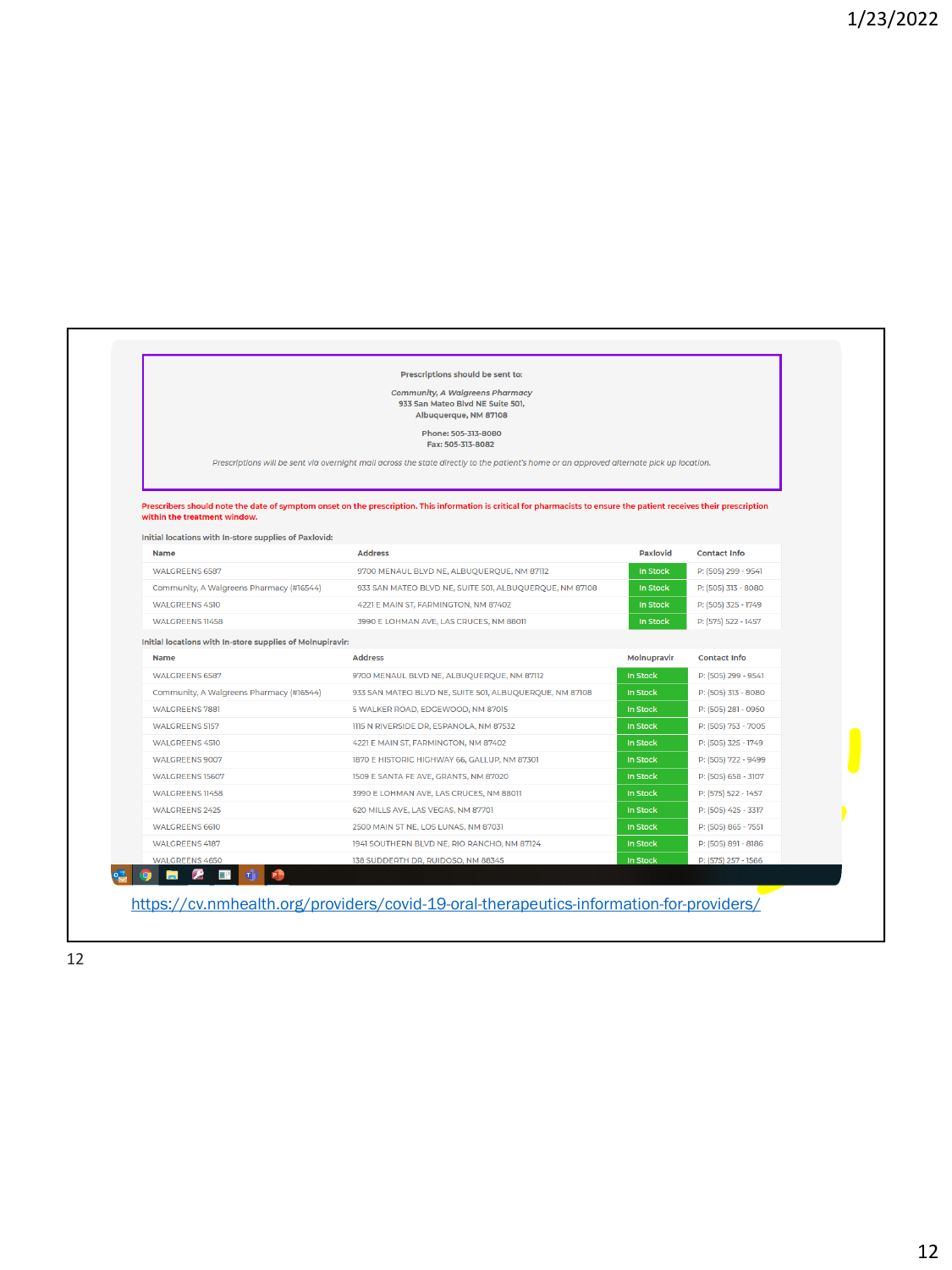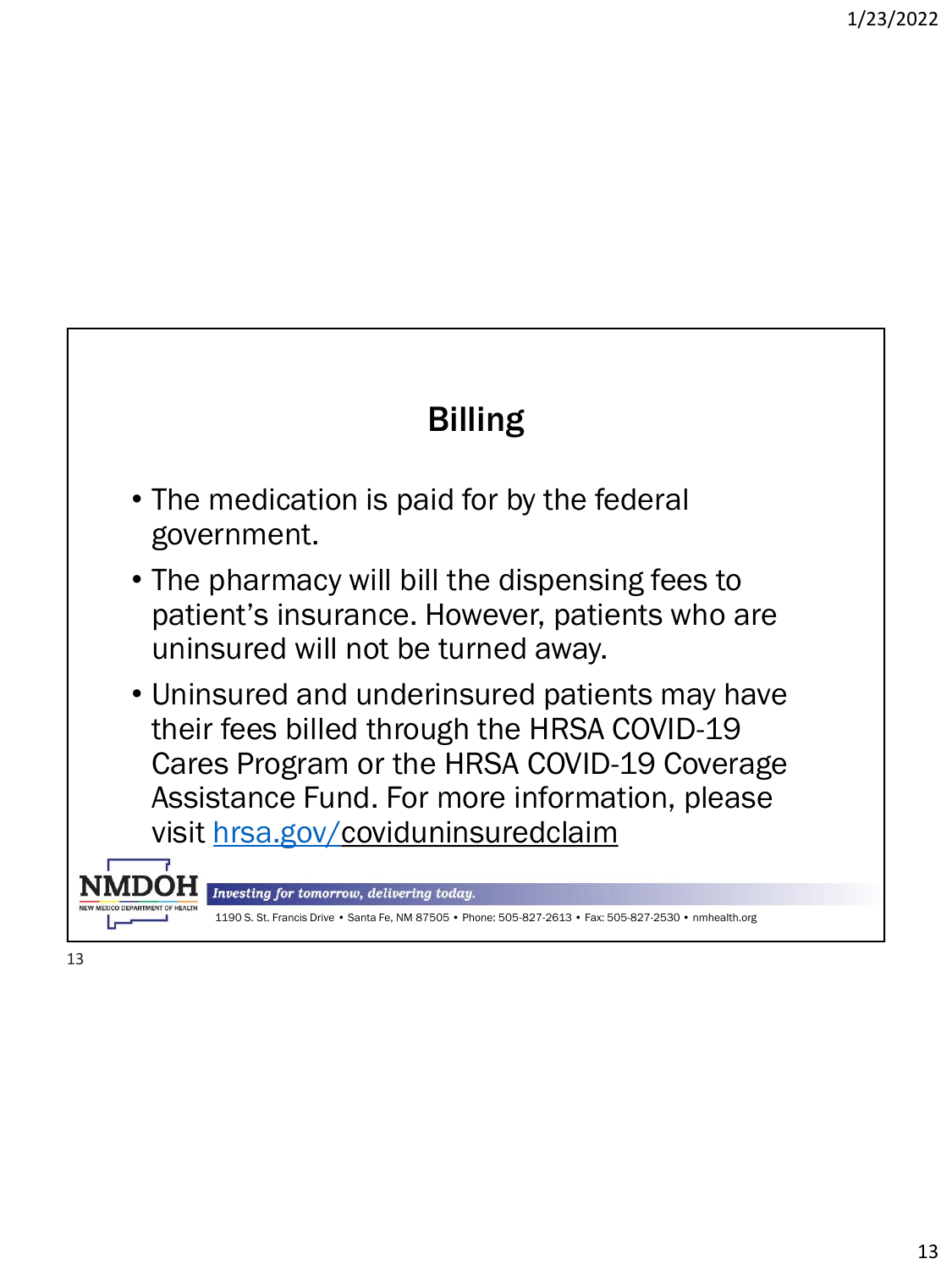## Molnupiravir



Health Care Provider Fact Sheet: [https://www.merck.com/eua](https://www.merck.com/eua/molnupiravir-hcp-fact-sheet.pdf) /molnupiravir-hcp-factsheet.pdf

### Patient Fact Sheet REQUIRED TO PROVIDE

[https://www.fda.gov/media/](https://www.fda.gov/media/155055/download) 155055/download

Investing for tomorrow, delivering today.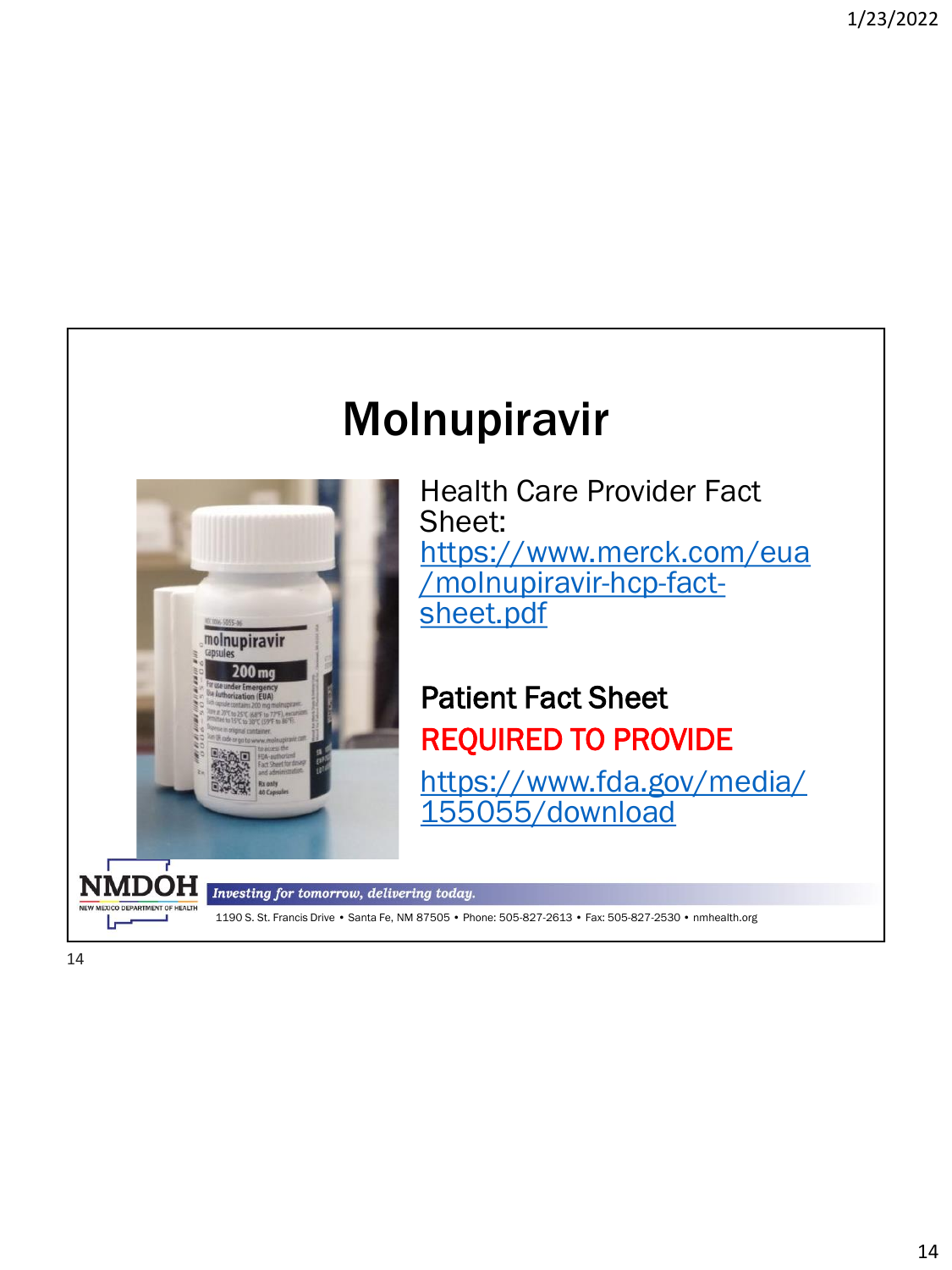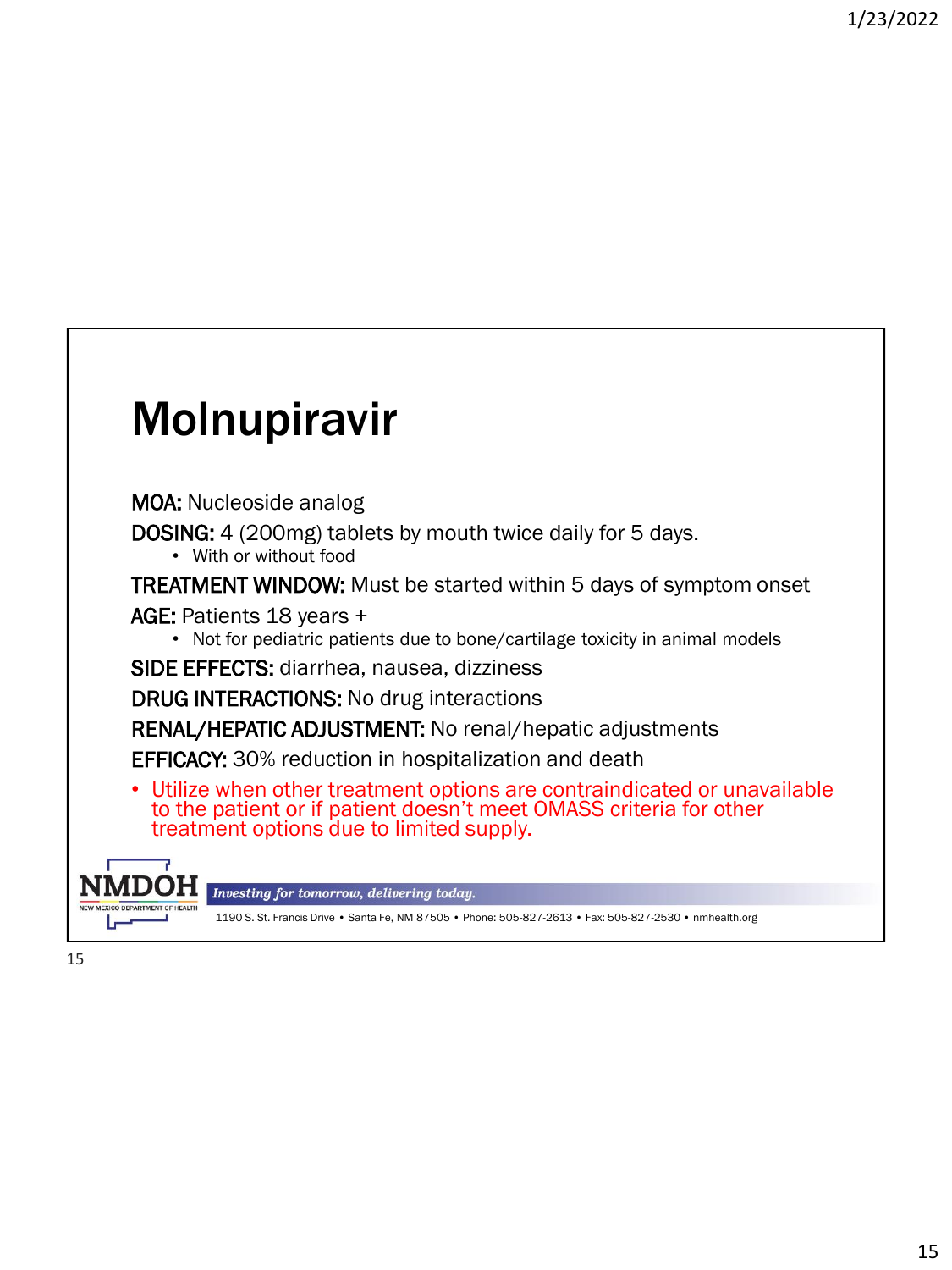## Molnupiravir Pregnancy and Birth Conrol

- Not recommended in pregnant individuals
	- Embryo-fetal toxicity in animal studies.
- Males-Contraceptive method for a minimum of 3 months. Studies are ongoing regarding effect on sperm.
- Females-Contraceptive method required during treatment and for four days following treatment.
	- It is recommended females with irregular menses, inconsistent birth control utilization, or no contraceptive utilization receive a pregnancy test prior to receiving medication.



Investing for tomorrow, delivering today.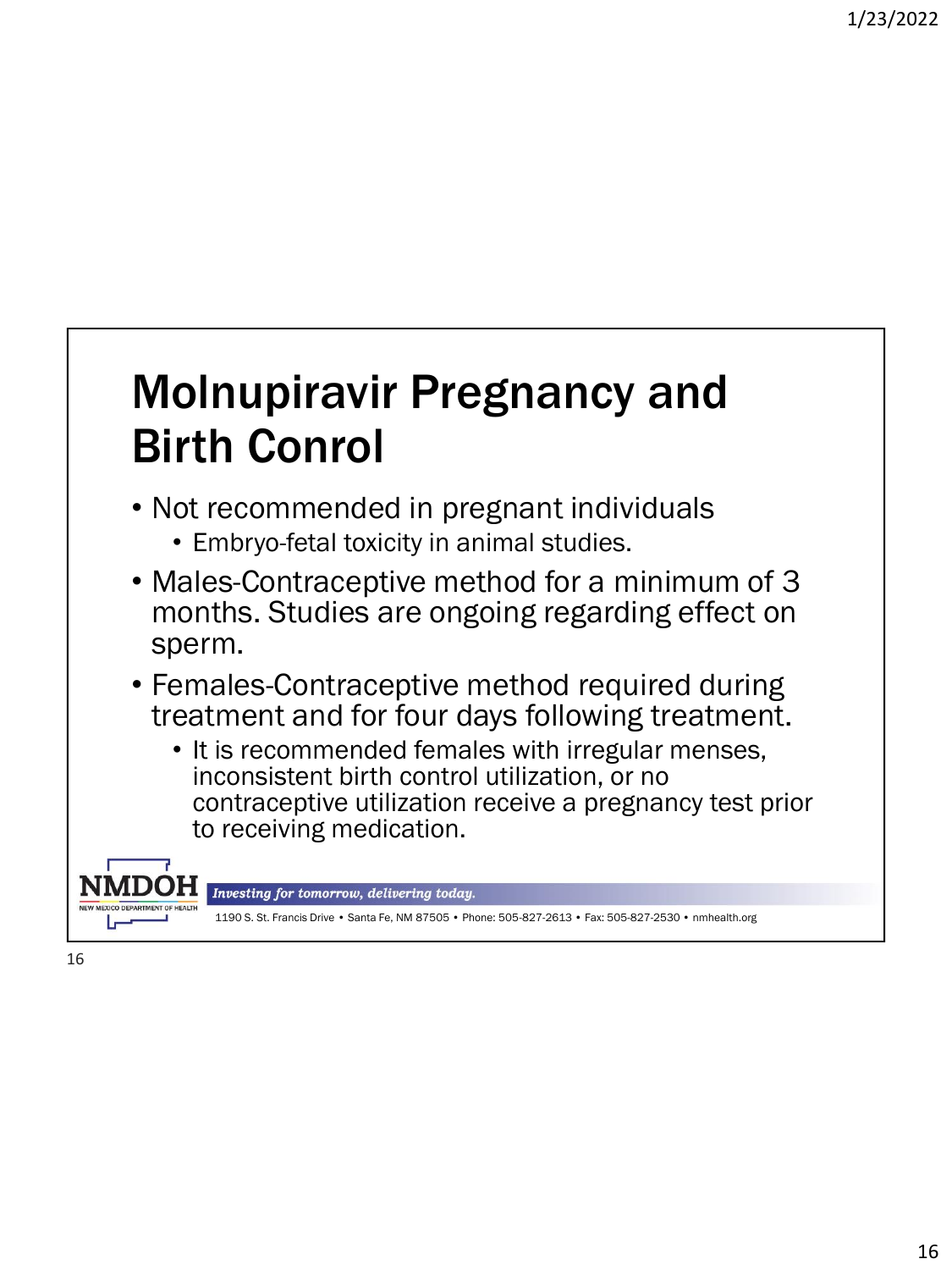## Paxlovid



Health Care Provider Fact Sheet: https://www.fda.gov/me [dia/155050/download](https://www.fda.gov/media/155050/download)

Patient Fact Sheet REQUIRED TO PROVIDE https://www.fda.gov/me [dia/155051/download](https://www.fda.gov/media/155051/download)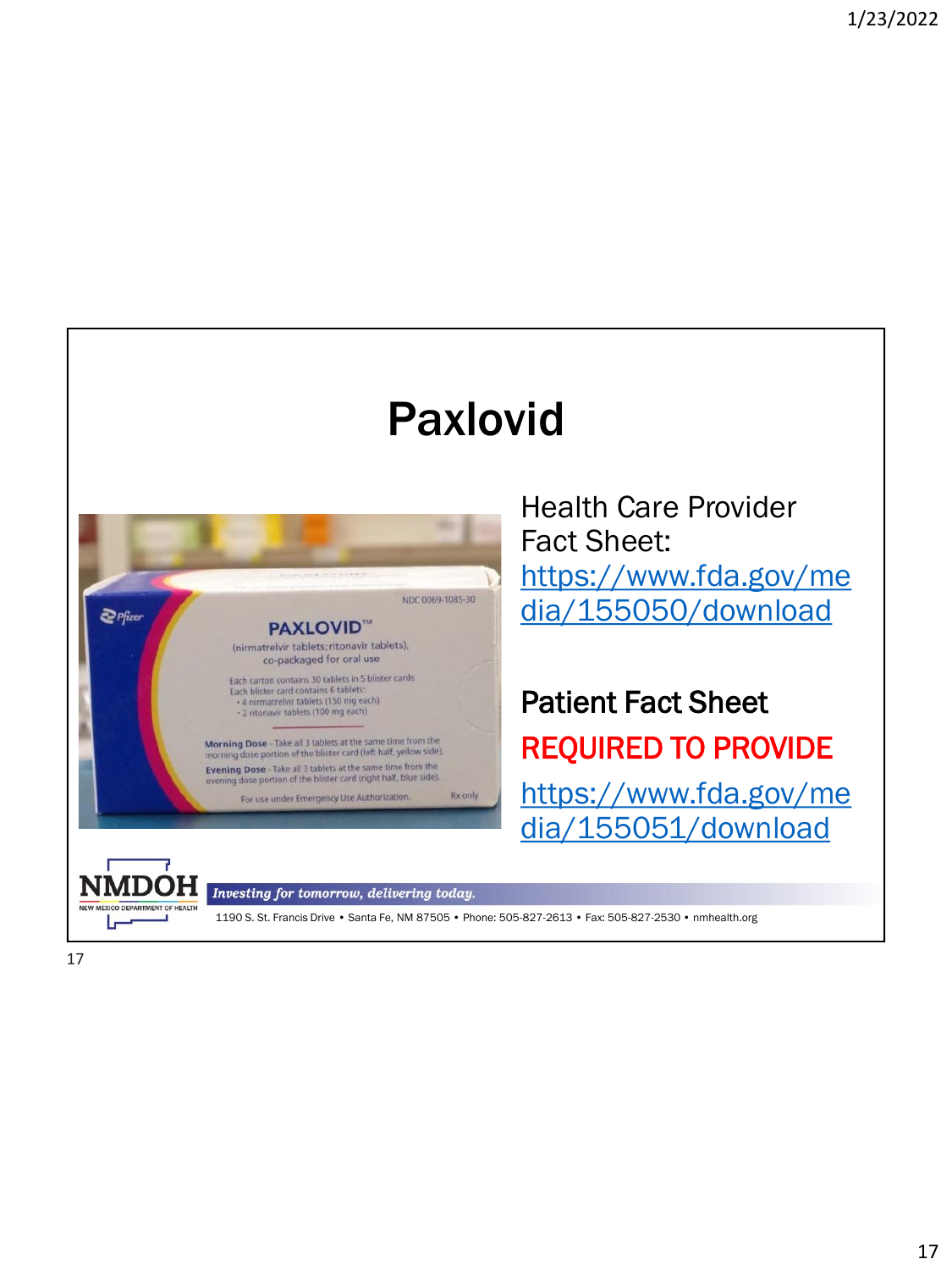## Paxlovid (Nirmatrelvir/Ritonavir)

MOA: Peptidomimetic Protease Inhibitor

**DOSING:** 2 tablets of Nirmatrelvir 150mg (pink) AND 1 tablet of ritonavir 100mg (white) by mouth twice daily for 5 days.

• With or without food

TREATMENT WINDOW: Must be started within 5 days of symptom onset

AGE: Patients 12 years +

SIDE EFFECTS: dysgeusia, diarrhea, hypertension, myalgia

HEPATIC IMPAIRMENT: Not recommended for severe hepatic impairment (Child Pugh Class C)

EFFICACY: 88% reduction in hospitalization and death.



Investing for tomorrow, delivering today.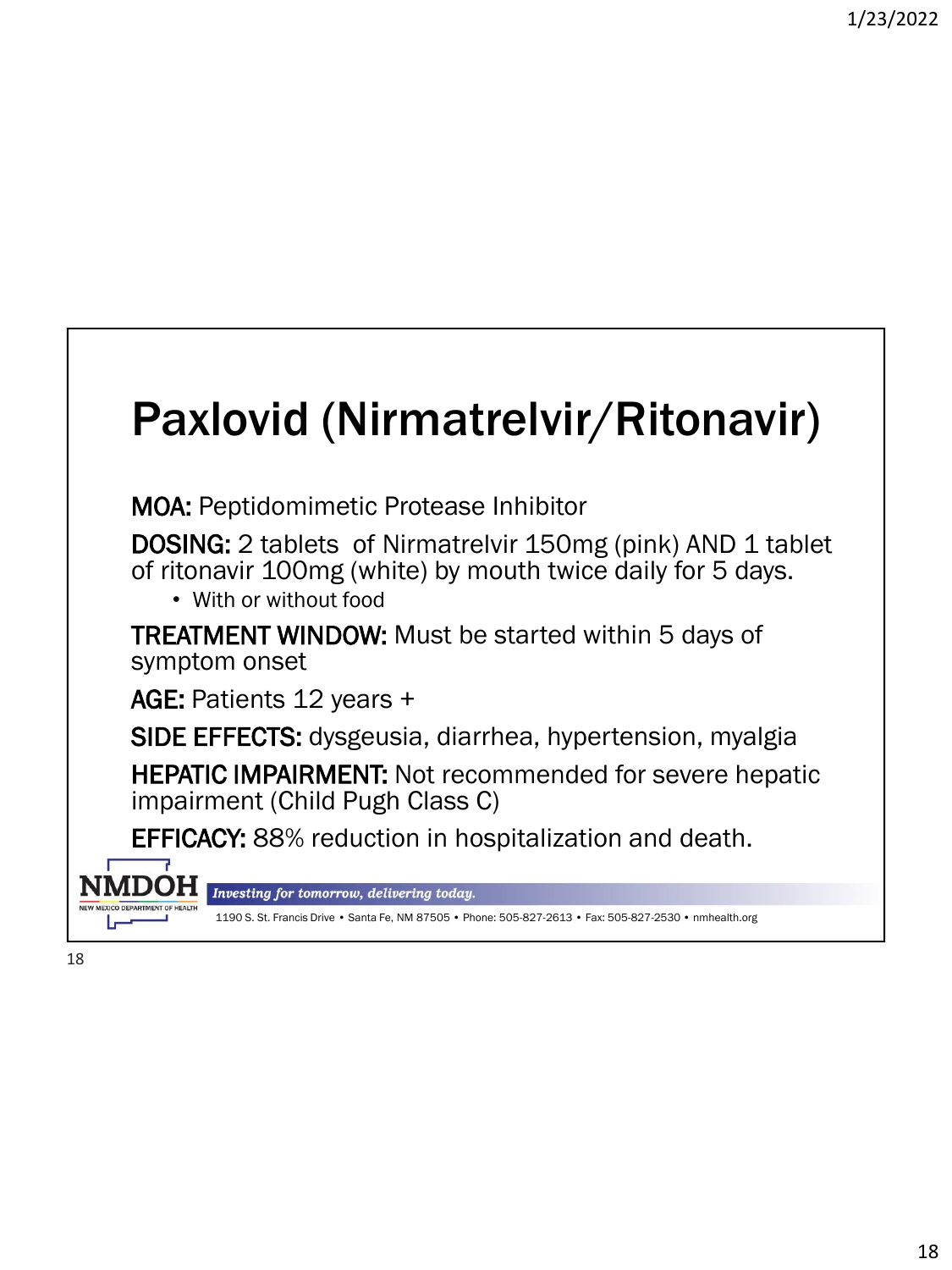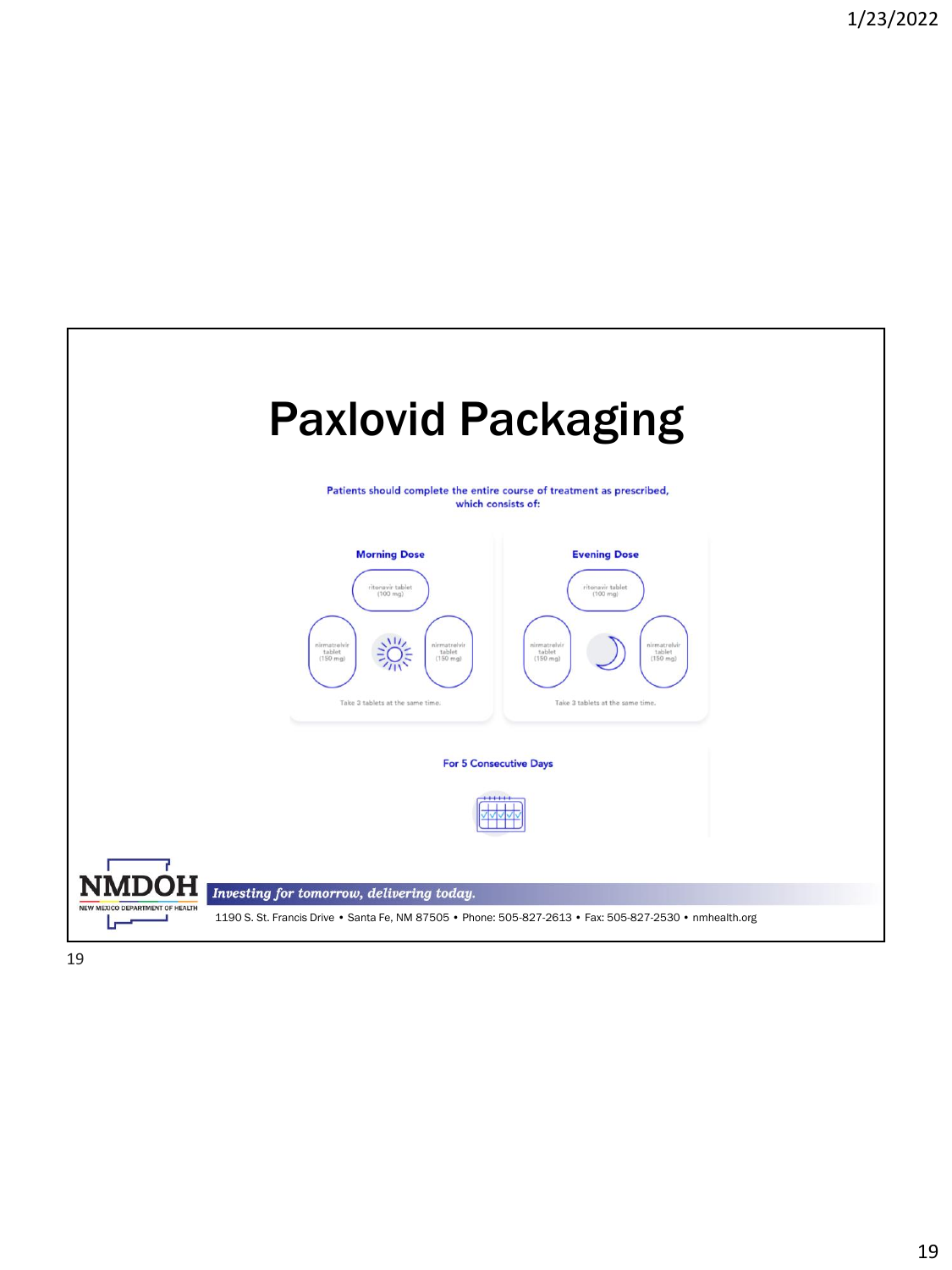## Paxlovid Renal Adjustment

The dosage for PAXLOVID is as follows:

| eGFR*                                                                         | <b>PAXLOVID Dose</b>                                                       |  |  |  |
|-------------------------------------------------------------------------------|----------------------------------------------------------------------------|--|--|--|
| Greater than 60 mL/min<br>(normal renal function or mild<br>renal impairment) | 300 mg nirmatrelvir with 100 mg ritonavir, taken twice<br>daily for 5 days |  |  |  |
| $\geq$ 30 to <60 mL/min                                                       | 150 mg nirmatrelvir with 100 mg ritonavir, taken twice.                    |  |  |  |
| (moderate renal impairment)                                                   | daily for 5 days                                                           |  |  |  |
| $<$ 30 mL/min                                                                 | PAXLOVID is not recommended (the appropriate dose                          |  |  |  |
| (severe renal impairment)                                                     | has not been determined).                                                  |  |  |  |

Each daily blister card contains a morning and evening dose, with each dose consisting of 300<br>mg nimatretwir (two oval, pink 150 mg tablets) and 100 mg ritonavir (one ovaloid, white 100 mg<br>tablet) as shown in Figure A belo



Figure 1: Remove the nirmatrelvir tablets circled in red from the blister card

STEP TWO: Affix the blister card with one sticker from the provided tear pad to carefully cover the empty blister cavities as shown in figure 2 below. The exact placement of this sticker is important to cover the empty blister cavities from the tablets. Ensure the sticker also covers the pre-printed dosing instruction that is on the blister card.



instruction after removal of nirmatrelvir tablets



Investing for tomorrow, delivering today.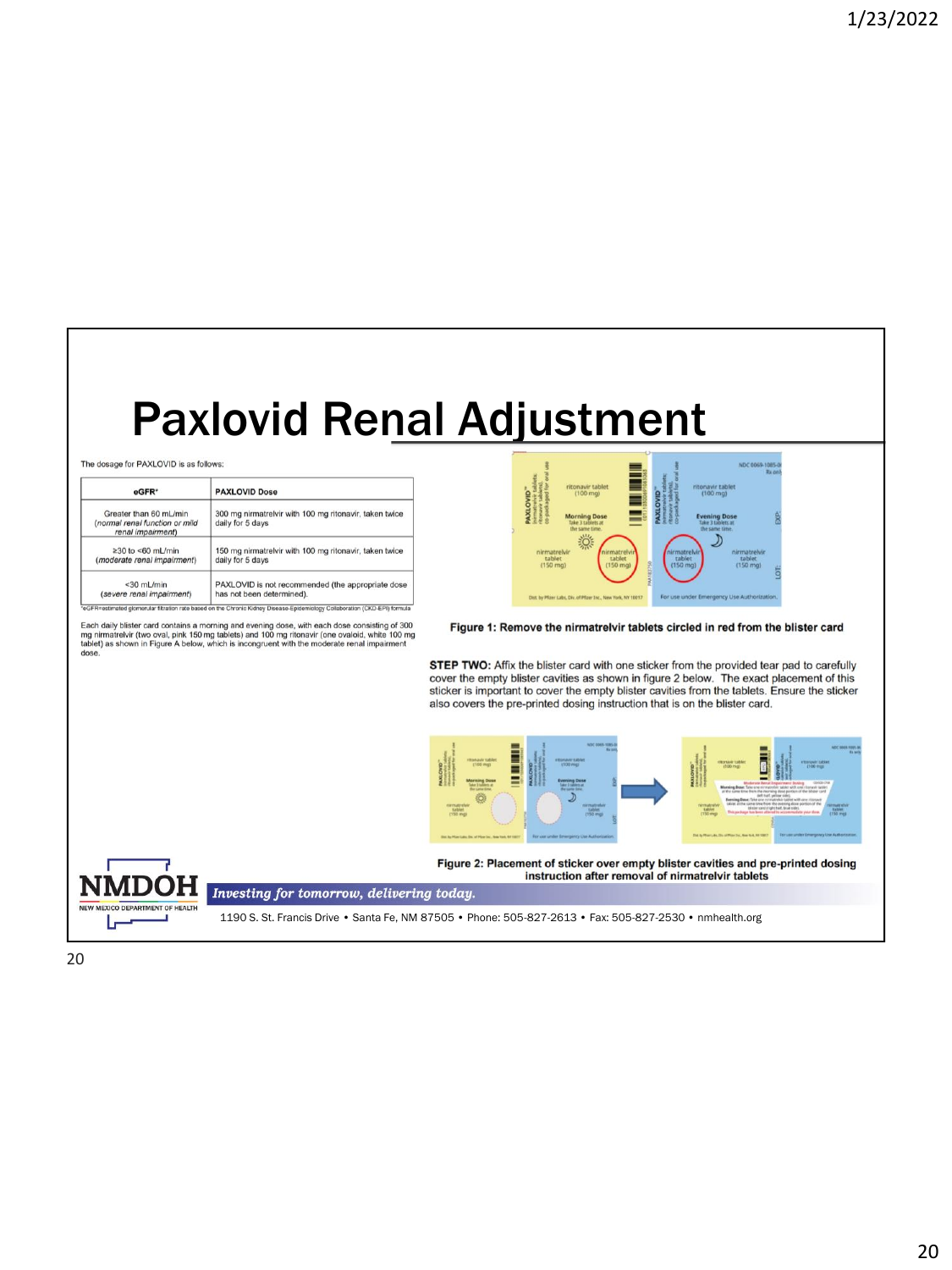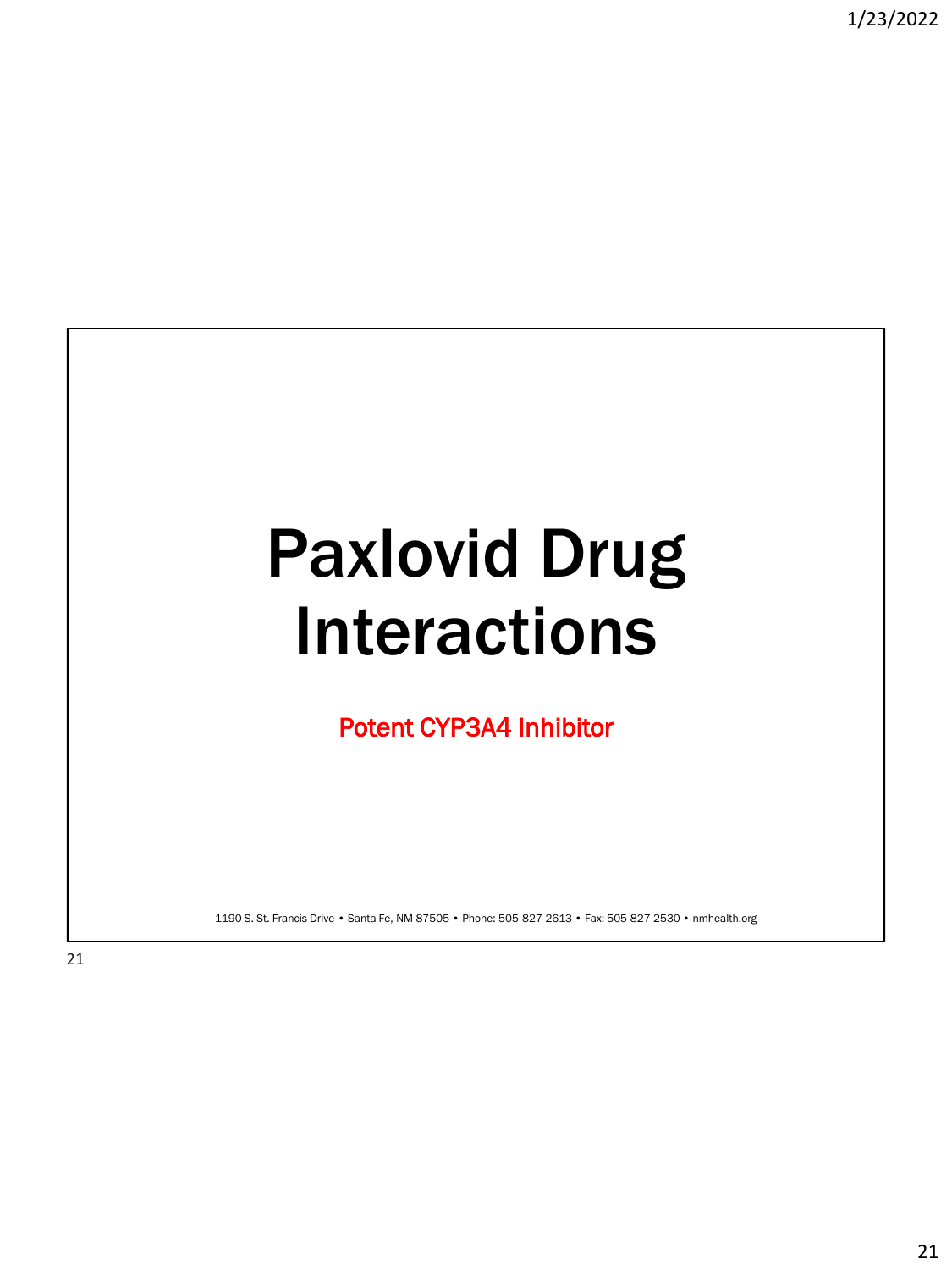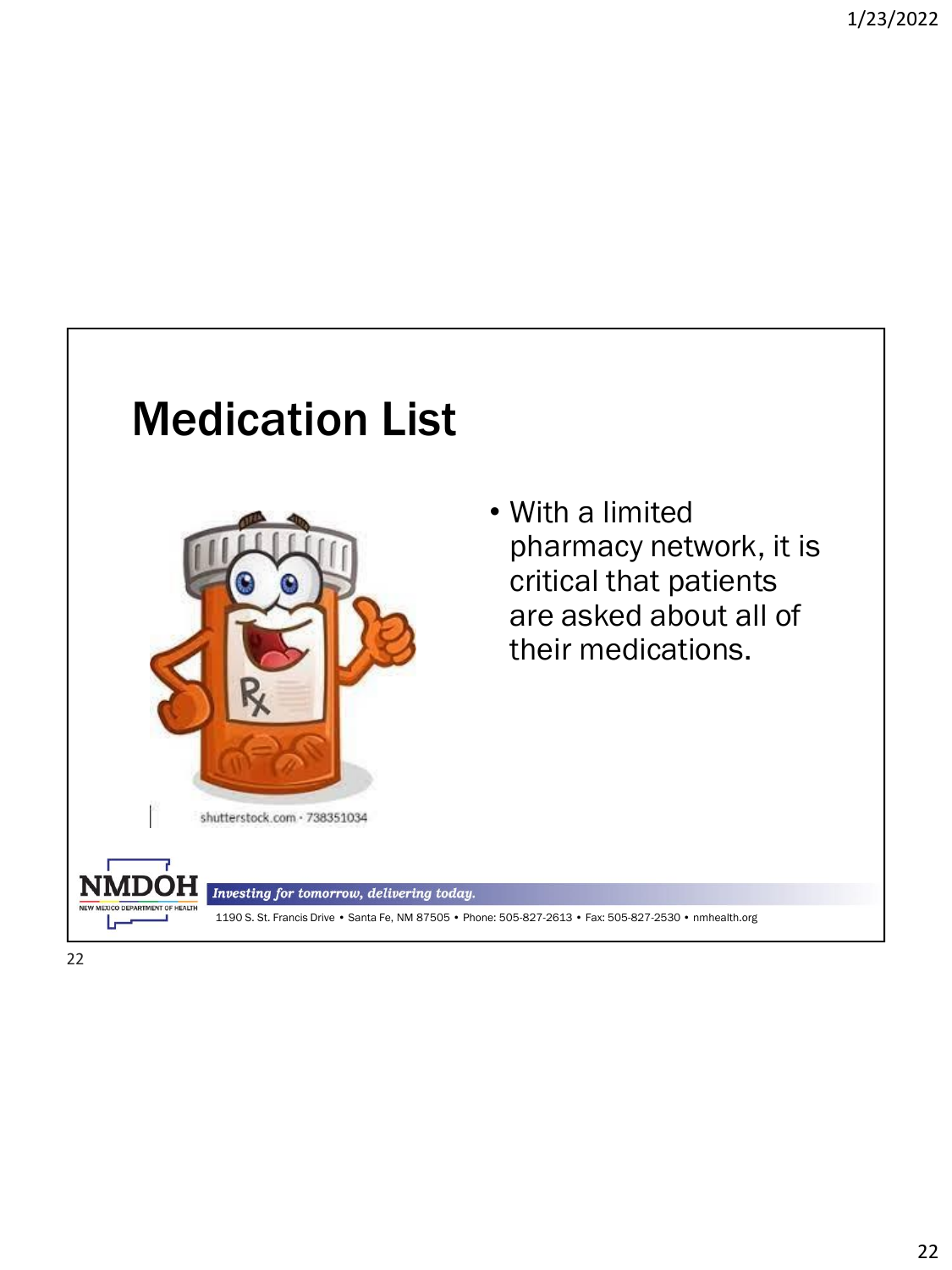